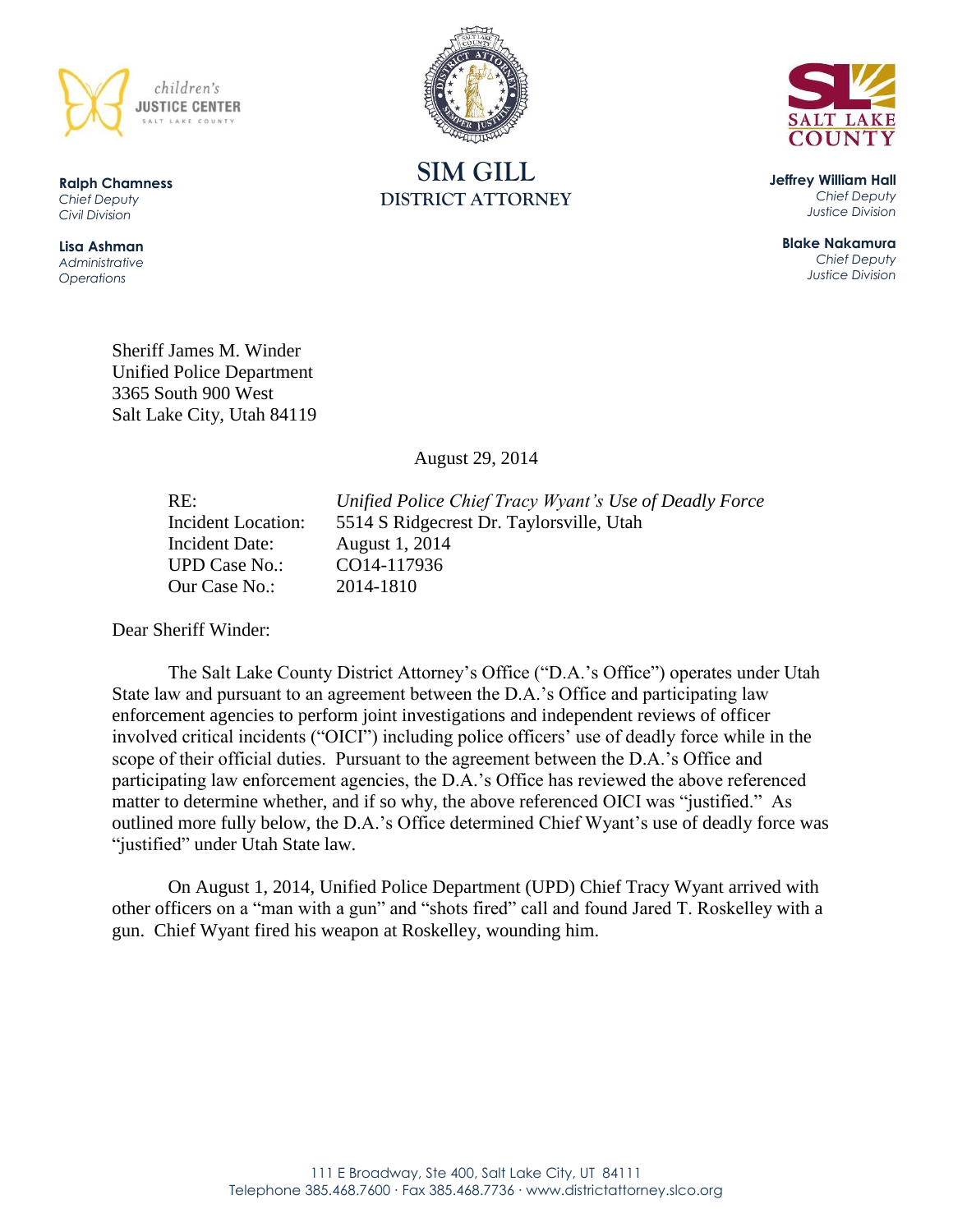# **UTAH STATE LAW**

As part of the review and "justification" determination, the D.A.'s Office relied in part upon the following statutory provisions for the legal analysis:

## **76-2-401. Justification as defense -- When allowed**.

(1) Conduct which is justified is a defense to prosecution for any offense based on the conduct. The defense of justification may be claimed:

(a) when the actor's conduct is in defense of persons or property under the circumstances described in Sections 76-2-402 through 76-2-406 of this part;

(b) when the actor's conduct is reasonable and in fulfillment of his duties as a governmental officer or employee;

…

### **76-2-404. Peace officer's use of deadly force.**

(1) A peace officer, or any person acting by his command in his aid and assistance, is justified in using deadly force when:

(a) the officer is acting in obedience to and in accordance with the judgment of a competent court in executing a penalty of death under Subsection 77-18-5.5(3) or (4);

(b) effecting an arrest or preventing an escape from custody following an arrest, where the officer reasonably believes that deadly force is necessary to prevent the arrest from being defeated by escape; and

(i) the officer has probable cause to believe that the suspect has committed a felony offense involving the infliction or threatened infliction of death or serious bodily injury; or

(ii) the officer has probable cause to believe the suspect poses a threat of death or serious bodily injury to the officer or to others if apprehension is delayed; or

(c) the officer reasonably believes that the use of deadly force is necessary to prevent death or serious bodily injury to the officer or another person.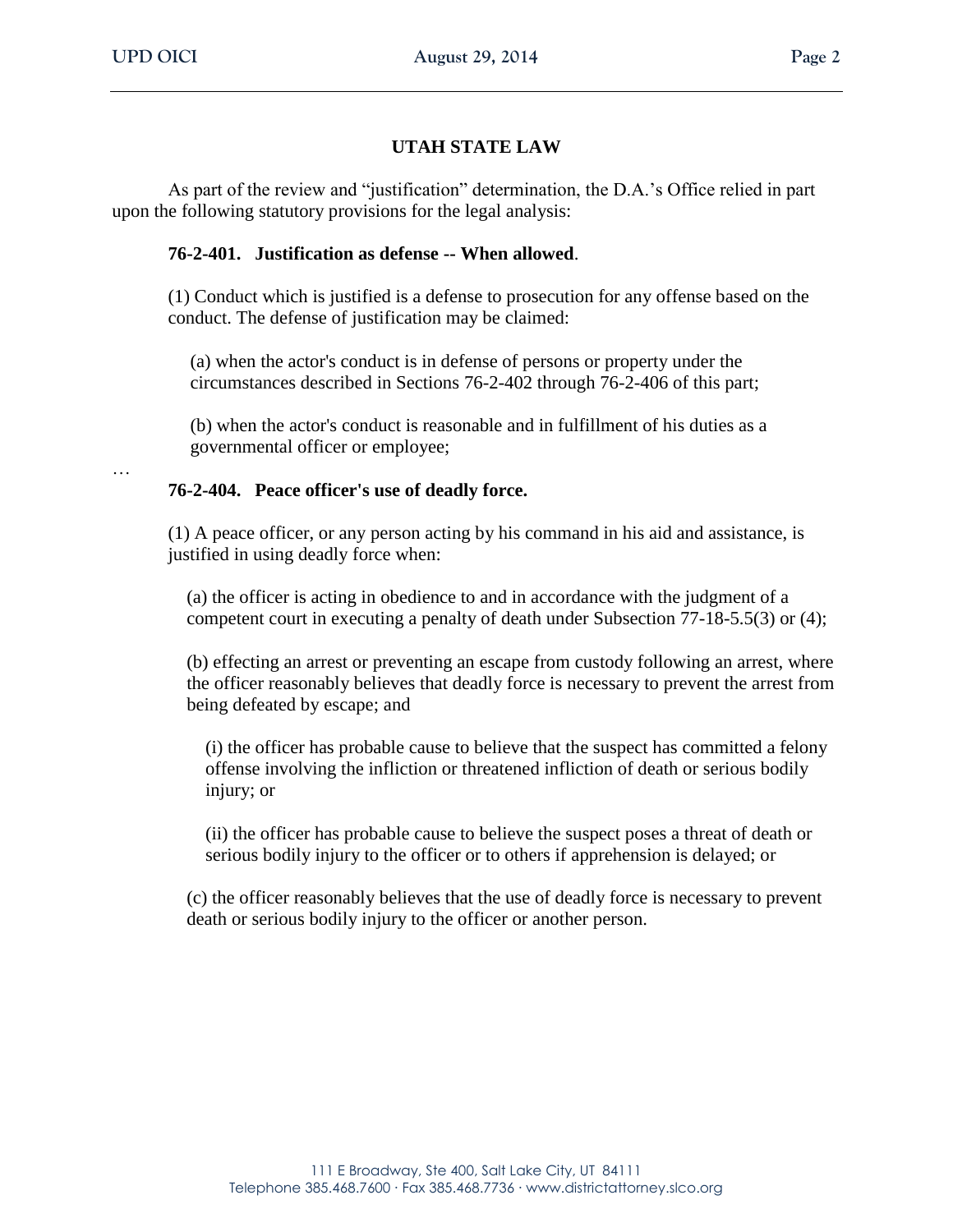### **FACTS**

On August 1, 2014 Holly Seyboldt called 911 to report that her son, Jared T. Roskelley was on drugs, had a gun and had fired a shot outside towards the house. Ms. Seyboldt said that Roskelley was high on methamphetamines and heroin. She gave dispatchers Roskelley's physical description. Dispatchers sent officers to Seyboldt's home at 5514 S Ridgecrest Dr. Taylorsville, Utah. Dispatchers informed responding officers about the information they received from Ms. Seyboldt.

UPD Chief Tracy Wyant heard the radio traffic about the man with a gun and shots fired, and knew he was close to the address. He drove to the address and arrived at the house about the same time as UPD Officer Shane Chandler. Officer Chandler asked dispatchers to repeat Roskelley's physical description. After they did, he informed dispatchers that he could see Roskelley in front of the house.

Chief Wyant was wearing civilian clothing and his police badge. Officer Chandler was in his UPD uniform and was driving a marked police car. Chief Wyant got out of his car and announced himself as "Police!" As Chief Wyant and Officer Chandler walked toward Roskelley and the house, Roskelley yelled to Ms. Seyboldt (who was in the house): "You called the police?!?"

Chief Wyant and Officer Chandler saw Roskelley wearing a shoulder holster with a firearm in the holster. Both Chief Wyant and Officer Chandler commanded Roskelley to put his hands up several times. Roskelley replied: "Just shoot me." Then Roskelley reached for his gun, withdrew the gun from the holster and began to turn the gun toward the officers. Chief Wyant fired his weapon at Roskelley and Roskelley went down to the ground. Chief Wyant and Officer Chandler secured Roskelley's weapon. They, and other UPD officers rendered first aid until medical units arrived and transported Roskelley to the hospital. Roskelley was treated for his injuries and survived.

### 1. *Chief Wyant's Statement*

Chief Wyant provided a statement to OICI investigation team members. Chief Wyant said that when he arrived at the house, he saw a person who matched the suspect description dispatchers provided. Chief Wyant said the suspect was wearing a shoulder holster with what looked like a Glock pistol inside the holster. Chief Wyant said he shouted "Police" and ordered the suspect to keep his hands up and not to touch his gun. Chief Wyant said the suspect replied: "Fuck you," and said "Fucking shoot me."

Chief Wyant said that the suspect turned and started walking towards Officer Chandler who was also giving commands to the suspect. Chief Wyant said that the suspect reached for his gun and started to draw it from the holster. Chief Wyant said he yelled at the suspect to drop the gun, but the suspect continued to draw the firearm from the holster. Chief Wyant said the suspect brought the gun across his body towards the officers such that the suspect was about to point the weapon at the officers. Chief Wyant said he fired four shots at the suspect.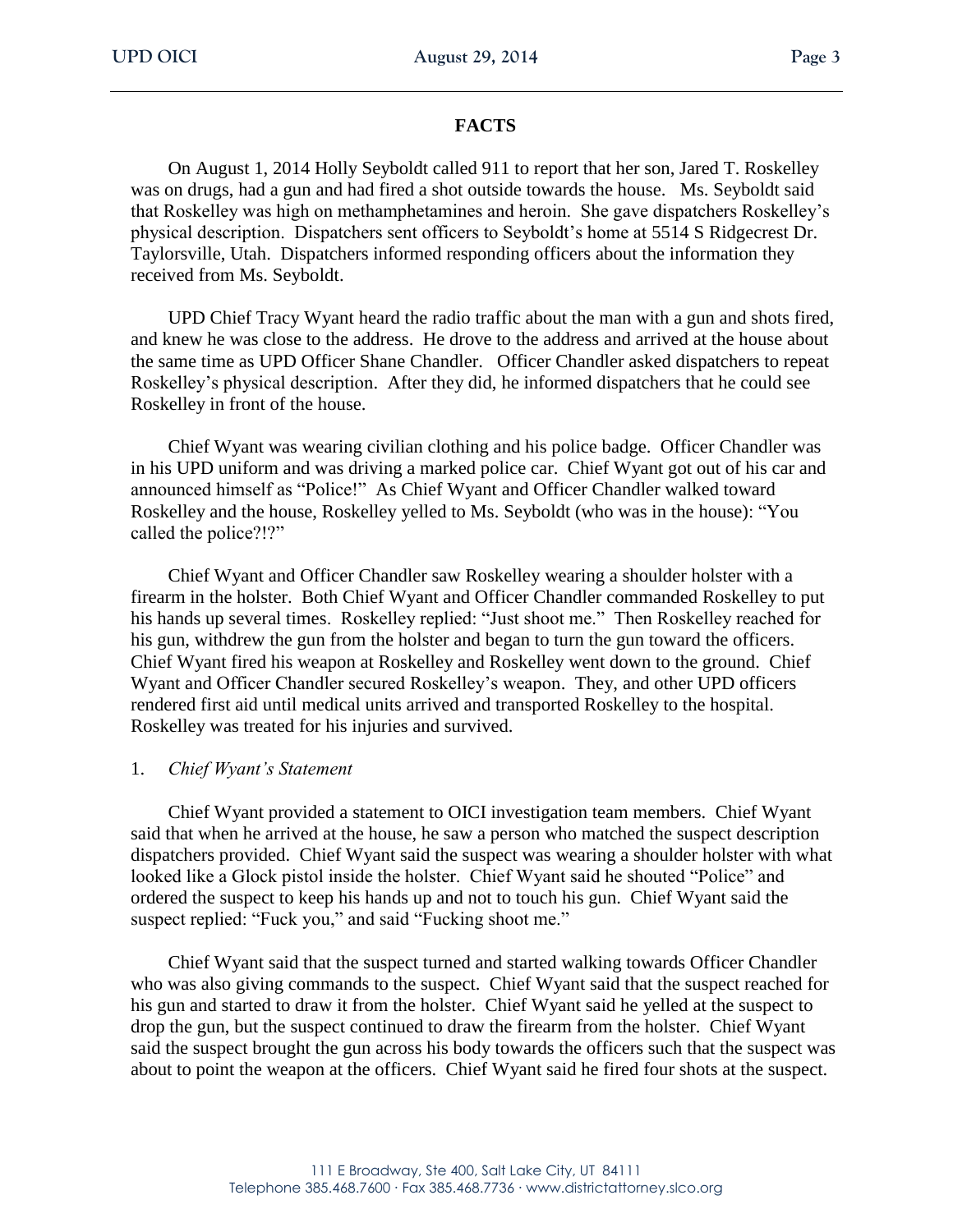Chief Wyant said the suspect went down and dropped the gun. Chief Wyant said that after the suspect went down, it appeared to him the suspect was looking for his gun. Chief Wyant said he approached the suspect and kicked the gun away from the suspect.

## 2. *Officer Chandler's Statement*

OICI investigation team members interviewed UPD Officer Shane Chandler about the incident. Officer Chandler said he arrived at the house and saw Chief Wyant ahead of him giving verbal commands to the suspect. Officer Chandler said he saw the suspect was wearing a shoulder holster with a black handgun inside the holster.

Officer Chandler said he heard Chief Wyant ordering the suspect to keep his hands up and to keep his hands away from his gun. Officer Chandler said he also gave the same verbal commands to the suspect. Officer Chandler said the suspect replied: "just shoot me." Officer Chandler said he saw the suspect pull his gun from the holster and start to point it in the direction of Chief Wyant. Officer Chandler said he heard Chief Wyant's gunshots and saw the suspect go down.

### 3. *Jared T. Roskelley's Statements*

UPD Officer Nick Nelson was at the hospital while Roskelley was being treated at the hospital for his gunshot wounds, and overheard Roskelley say to medical staff: "I didn't want to hurt anyone. I just pointed the gun at them so they would shoot me." Roskelley made this same statement to Officer Nelson as Officer Nelson and a UPD detective were conferring in Roskelley's hospital room.

### 4. *Other Evidence*

A few neighbors who heard the incident were interviewed. At least one witness said she heard a gunshot several minutes before the police arrived. Many of the witnesses heard police officers yelling commands prior to hearing shots fired. None of the witnesses interviewed described anything inconsistent with the information obtained from Chief Wyant, Officer Chandler or the other witnesses.

OICI investigators recovered Roskelley's .40 caliber Glock semi-automatic handgun. The magazine was full with ten rounds and a .40 caliber round was chambered in the weapon. A subsequent search of Roskelley's bedroom discovered four more rounds of .40 caliber ammunition.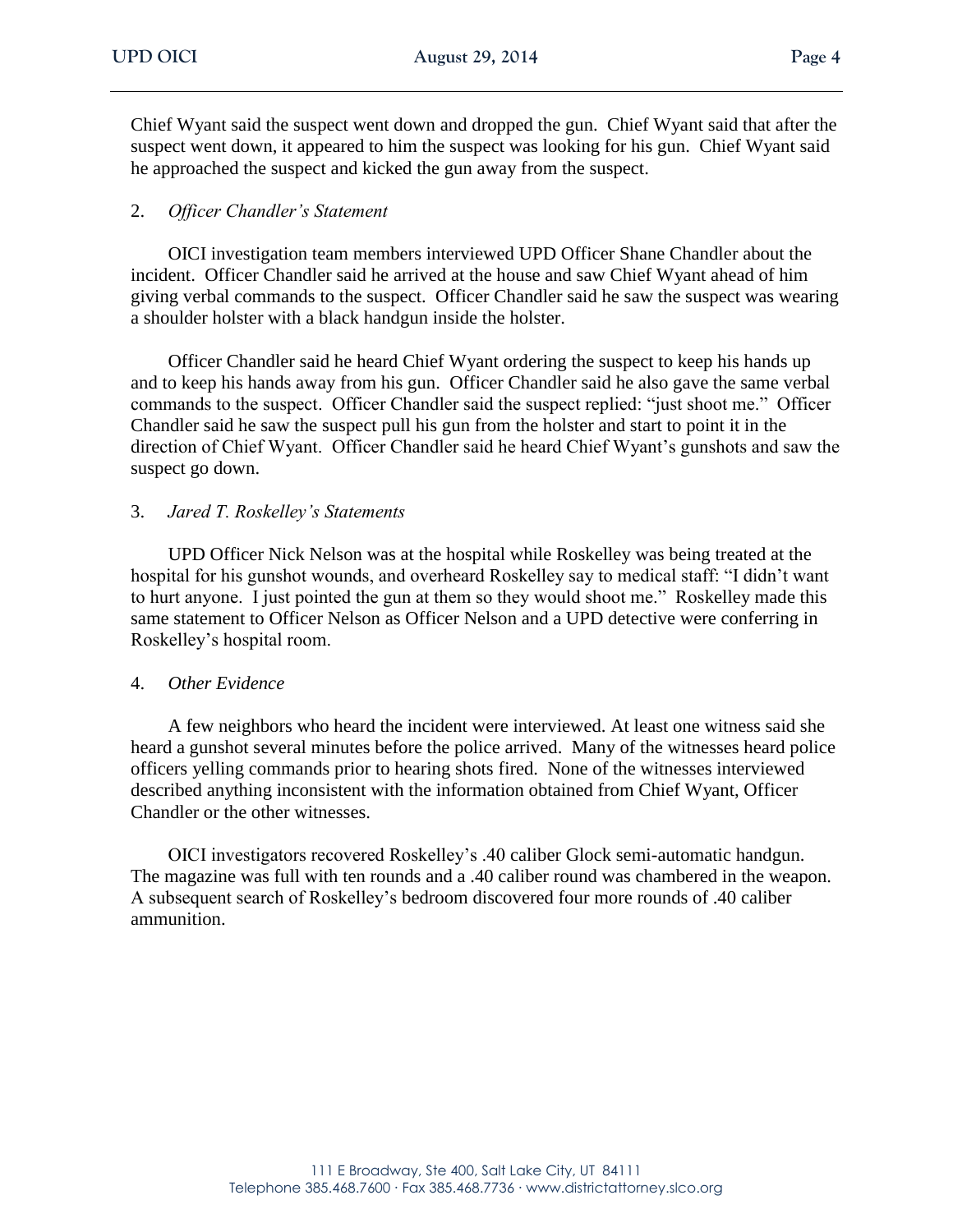## **DISCUSSION**

#### *1. Use of Deadly Force: Utah State Law*

Individuals (including but not limited to peace officers) are justified in using deadly force to defend themselves under circumstances outlined by law. Utah Code Ann. 76-2-402 states that a "person is justified in threatening or using force against another when and to the extent that the person reasonably believes that force or a threat of force is necessary to defend the person or a third person against another person's imminent use of unlawful force." *Id.* This section also states: "A person is justified in using force intended or likely to cause death or serious bodily injury only if the person reasonably believes that force is necessary to prevent death or serious bodily injury to the person or a third person as a result of another person's imminent use of unlawful force, or to prevent the commission of a forcible felony<sup>1</sup>." *Id.* 

In addition to the justifications set forth above regarding the use of deadly force, peace officers are justified in using deadly force when:

> "effecting an arrest or preventing an escape from custody following an arrest, where the officer reasonably believes that deadly force is necessary to prevent the arrest from being defeated by escape; and the officer has probable cause to believe that the suspect has committed a felony offense involving the infliction or threatened infliction of death or serious bodily injury; or the officer has probable cause to believe the suspect poses a threat of death or serious bodily injury to the officer or to others if apprehension is delayed; or the officer reasonably believes that the use of deadly force is necessary to prevent death or serious bodily injury to the officer or another person." U.C.A. 76-2-404.

In essence, the analysis for the use of deadly force to prevent death or serious bodily injury (whether to individuals or peace officers) turns on similar elements: *individuals*: "A person is justified in using force intended or likely to cause death or serious bodily injury only if the person reasonably believes that force is necessary to prevent death or serious bodily injury to the person or a third person as a result of another person's imminent use of unlawful force" U.C.A. 76-2- 402(1)(a),(b); *peace officers*: "the officer reasonably believes that the use of deadly force is necessary to prevent death or serious bodily injury to the officer or another person," or to effect an arrest under circumstances set forth in law. See, U.C.A. 76-2-404. The justification for the use of deadly force by a peace officer requires that the officer "reasonably believe" that the use of deadly force is "necessary to prevent" the threat of "death or serious bodily injury."

<sup>1</sup> Utah Code 76-2-402(4)(a): "For purposes of this section, a forcible felony includes aggravated assault, mayhem, aggravated murder, murder, manslaughter, kidnapping, and aggravated kidnapping, rape, forcible sodomy, rape of a child, object rape, object rape of a child, sexual abuse of a child, aggravated sexual abuse of a child, and aggravated sexual assault as defined in Title 76, Chapter 5, Offenses Against the Person, and arson, robbery, and burglary as defined in Title 76, Chapter 6, Offenses Against Property."